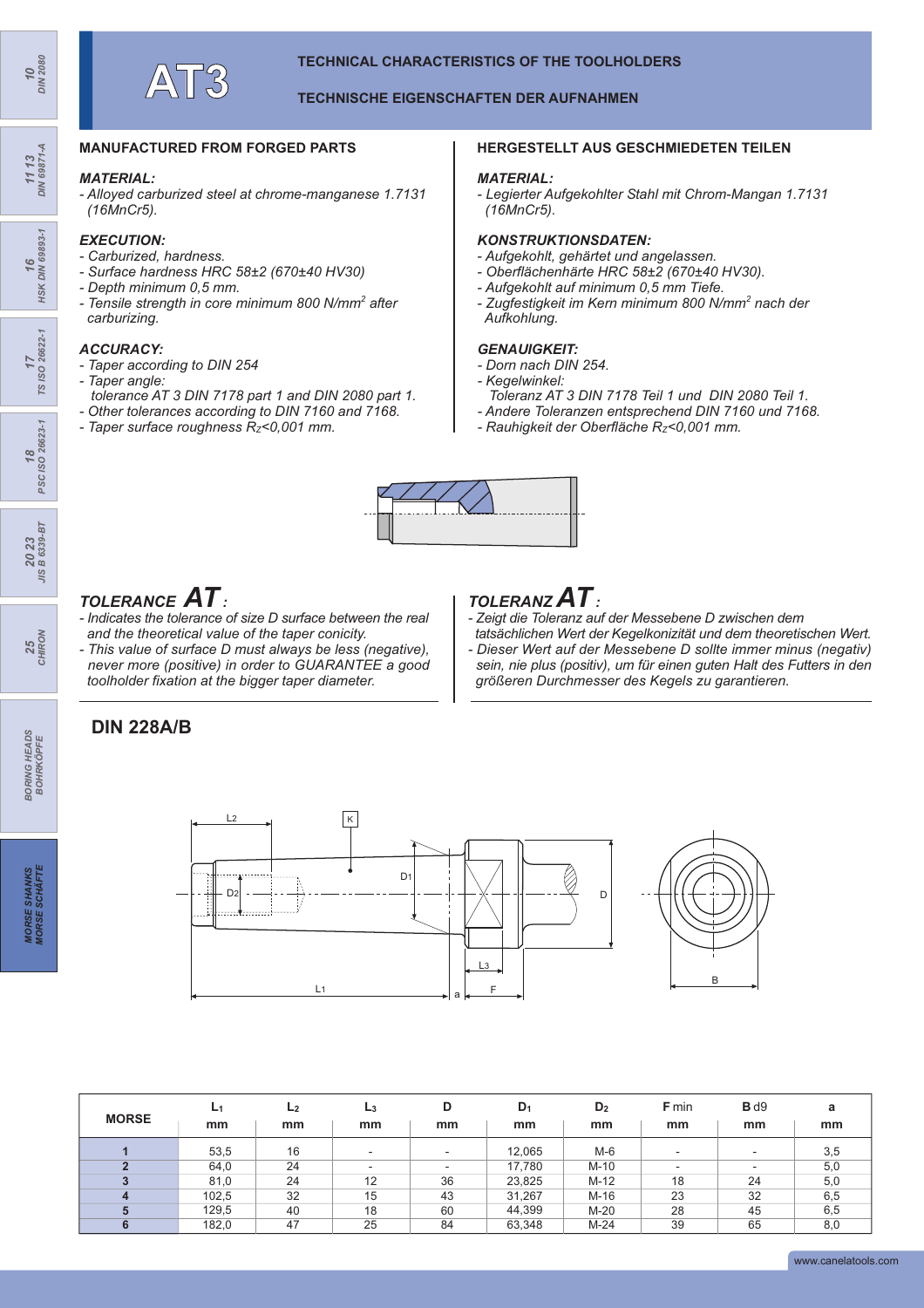

# **MORSE SCHÄFTE CANELA**

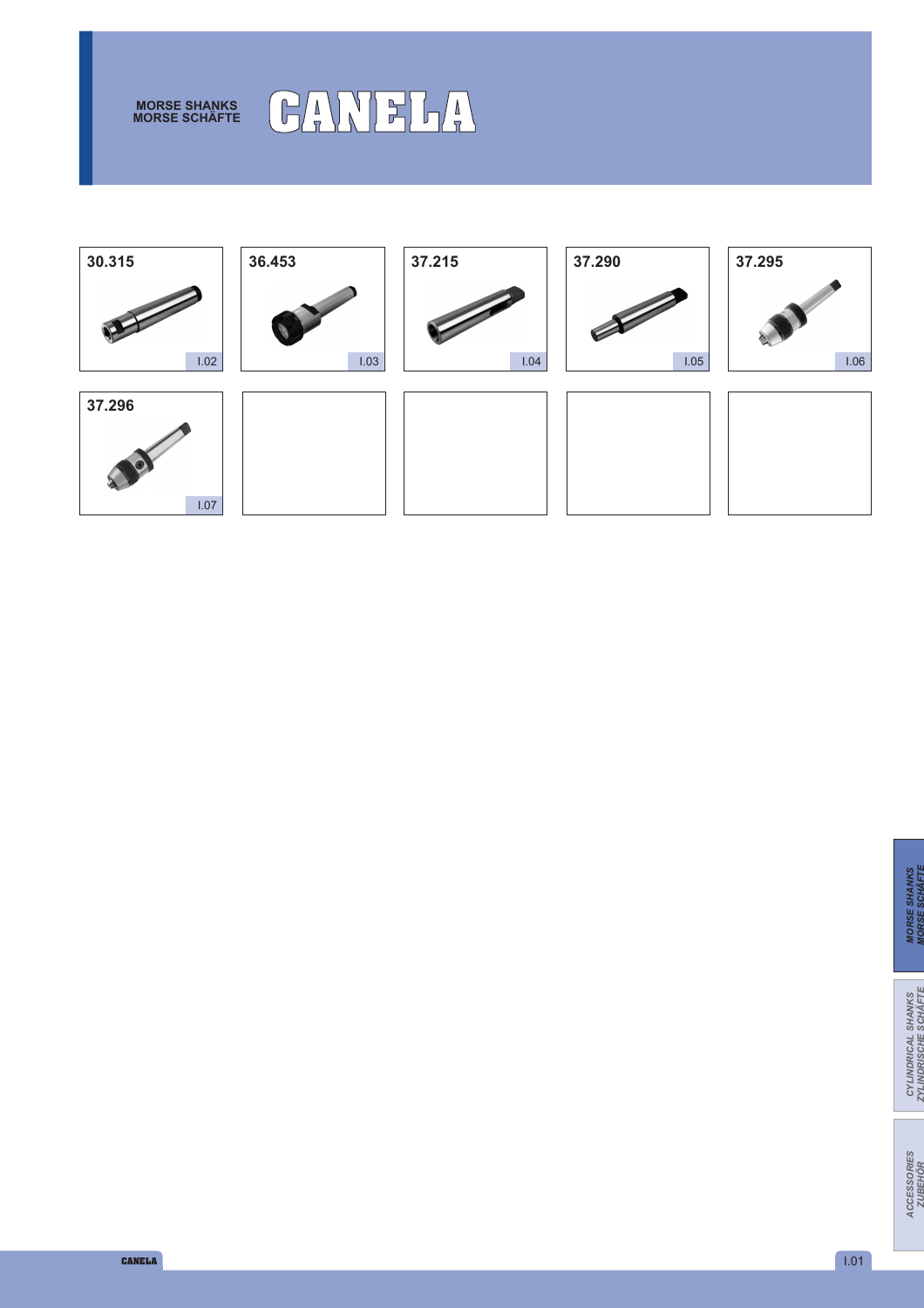**30.315**

**MORSE MODULAR SHANKS** for modular milling heads **MORSE MODULAR-SCHÄFTE** Für Modular-Fräsköpfe





| REF.                         | <b>MORSE</b> | $\mathbf{r}$<br>mm | M<br>mm                           | mm       | [Kg]           |
|------------------------------|--------------|--------------------|-----------------------------------|----------|----------------|
| 30.315.03.08<br>30.315.03.10 |              | 125<br>125         | M <sub>8</sub><br>M <sub>10</sub> | 14<br>18 | 0,290<br>0,300 |
| 30.315.03.12                 |              | 125                | M12                               | 21       | 0,305          |
| 30.315.04.16                 |              | 154                | M16                               | 29       | 0,670          |

*10 DIN 2080*

**18**<br>PSC ISO 26623-1 *PSC ISO 26623-1*

*20 23 JIS B 6339-BT*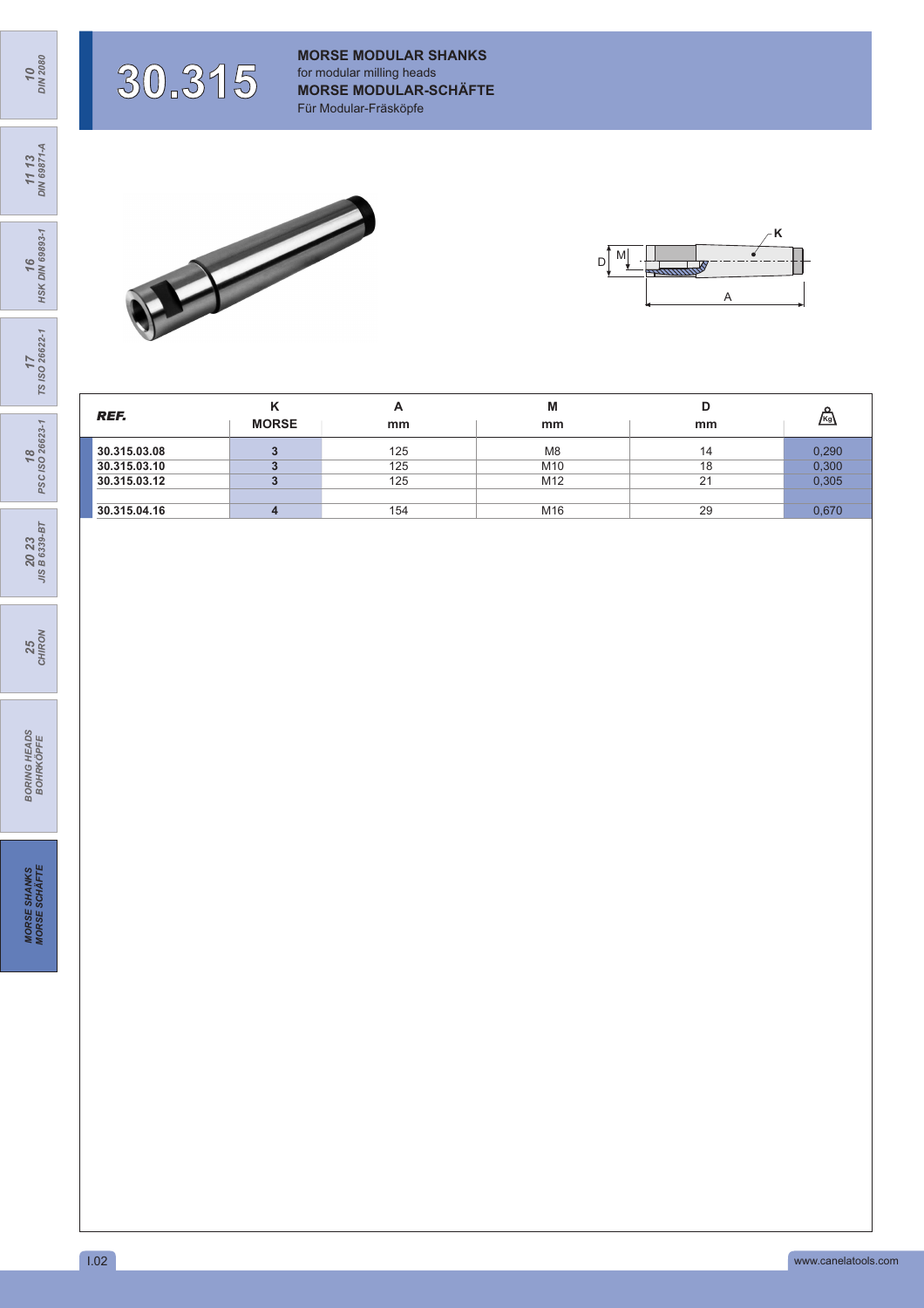

**DIN 228/A TREADED MORSE TAPER CHUCK FOR ER COLLETS DIN 6499/B SPANNZANGENAUFNAHME MIT MORSEKEGEL UND ANZUGSGEWINDE FÜR SPANNZANGEN DIN 6499/B**





| <b>REF.</b>  | ĸ<br><b>MORSE</b> | $\sqrt{2}$  | A<br>mm | D<br>mm | $d_1$<br>mm |       |       |       | $\sqrt{\kappa_g}$ |
|--------------|-------------------|-------------|---------|---------|-------------|-------|-------|-------|-------------------|
| 36.453.03.32 | 3                 | <b>ER32</b> | 70      | 50      | $2 - 20$    | 45332 | 50232 | 19218 | 0.600             |
| 36.453.03.40 |                   | <b>ER40</b> | 80      | 63      | $4 - 30$    | 45340 | 50240 | 19224 | 0.950             |
| 36.453.04.32 |                   | ER32        | 60      | 50      | $2 - 20$    | 45332 | 50232 | 19218 | 0.700             |
| 36.453.04.40 |                   | <b>ER40</b> | 81      | 63      | $4 - 30$    | 45340 | 50240 | 19224 | 1.200             |

#### **\* SUPPLIED WITHOUT WRENCH / \* GELIEFERT OHNE SCHLÜSSEL**

| REF.         | <b>ACCESSORIES / ZUBEHÖR</b>                                                                  |
|--------------|-----------------------------------------------------------------------------------------------|
| <b>ERXX</b>  | Collets double slot DIN 6499 - Form B (ER) / Spannzangen mit Doppelnut DIN 6499 - Form B (ER) |
| <b>ERCXX</b> | Sealed collets DIN 6499 (ER) / Abgedichtete Spannzangen DIN 6499 (ER)                         |
|              | <b>ERXX</b><br><b>ERCXX</b>                                                                   |
|              | For more information see page / Für weitere Informationen siehe Seite: K.13, K.17             |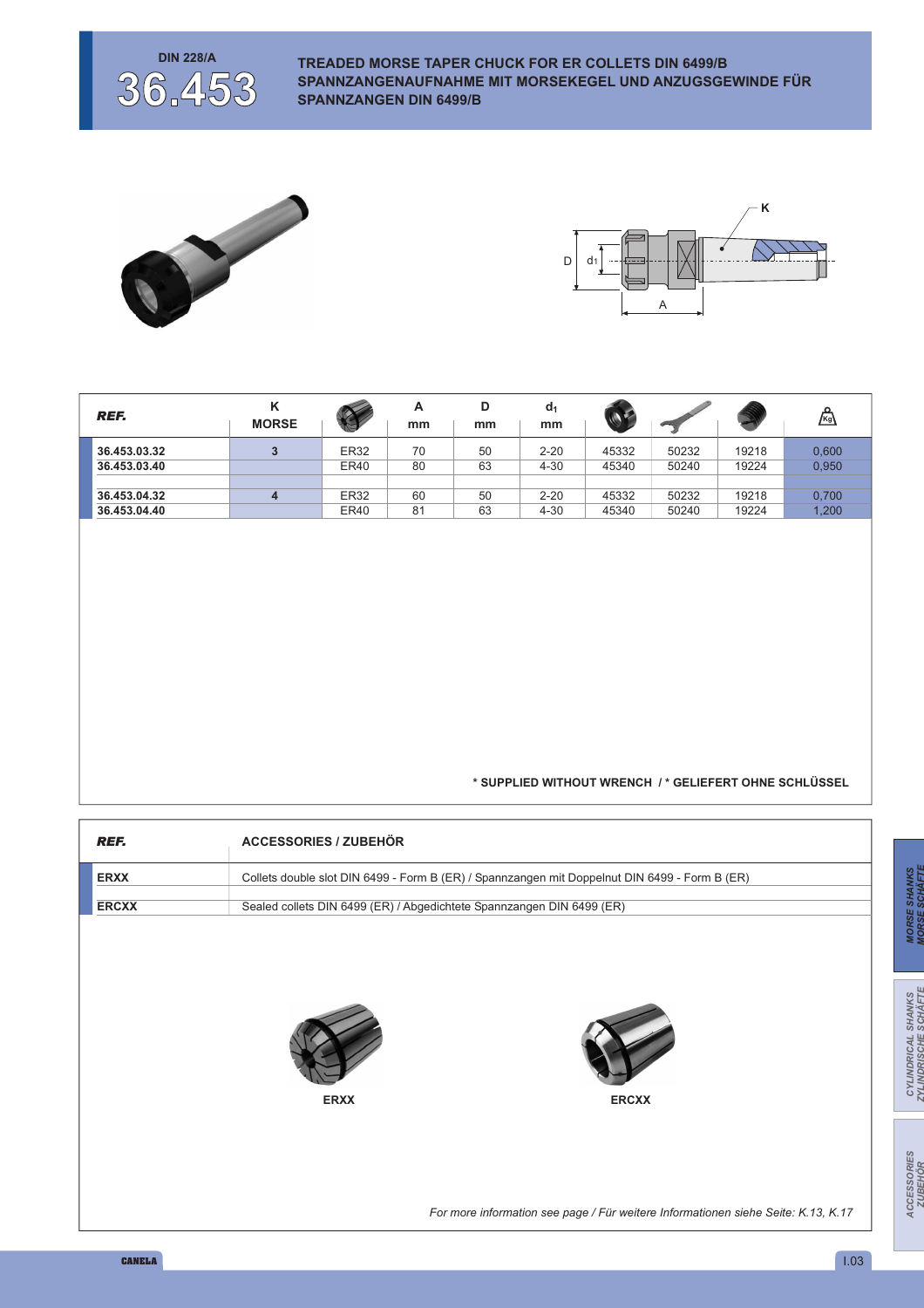

**KEGEL-AUFSTECKDORNE FÜR BOHRFUTTERAUFNAHMEN**



*10 DIN 2080*





**37.215**



| REF.         | $\mathbf{z}$<br><b>MORSE</b> | $K_1$<br><b>MORSE</b> | Kg    |
|--------------|------------------------------|-----------------------|-------|
| 37.215.02.01 |                              |                       | 0,230 |
| 37.215.03.01 |                              |                       | -     |
| 37.215.03.02 |                              | $\sim$                | ۰.    |
| 37.215.04.02 |                              | ◠                     | 0,450 |
| 37.215.04.03 |                              |                       | ۰.    |
| 37.215.05.03 | 5                            | c                     | 1,170 |
| 37.215.05.04 | h.                           |                       | 1,030 |

*25 CHIRON*

*20 23 JIS B 6339-BT*

18<br>PSC ISO 26623-1 *PSC ISO 26623-1*

17<br>7S ISO 26622-1 *TS ISO 26622-1*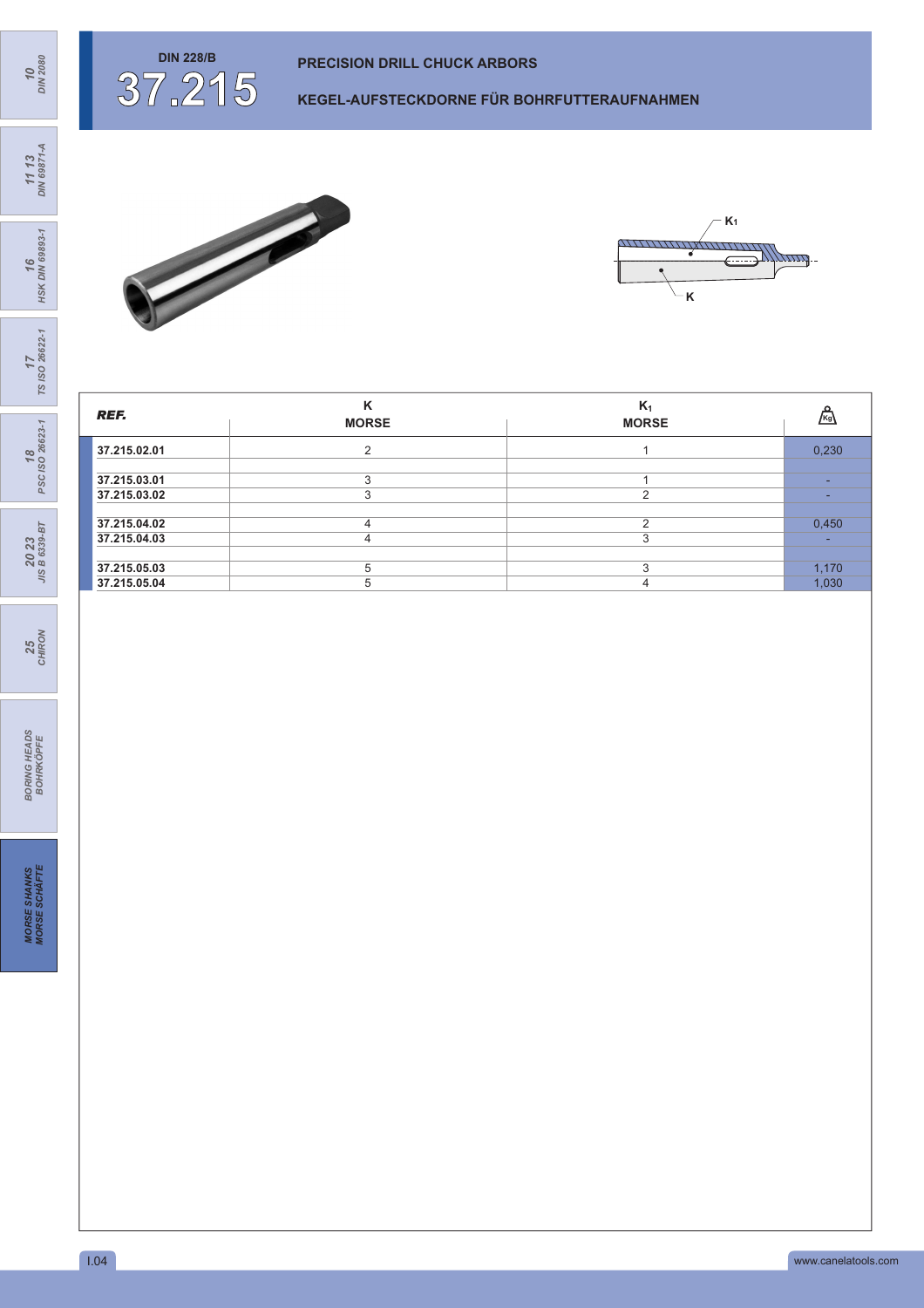

**REDUZIERHÜLSEN**





| <b>REF.</b>  | ĸ<br><b>MORSE</b> | $K_1$<br><b>DIN</b> | d <sub>1</sub><br>mm | ⚠     |
|--------------|-------------------|---------------------|----------------------|-------|
| 37.290.02.12 | $\overline{2}$    | $B-12$              | 12,065               | 0.100 |
| 37.290.02.16 |                   | $B-16$              | 15,733               |       |
| 37.290.02.18 |                   | $B-18$              | 17,780               | 0.200 |
|              |                   |                     |                      |       |
| 37.290.03.12 | 3                 | $B-12$              | 12,065               | 0,150 |
| 37.290.03.16 |                   | $B-16$              | 15,733               | 0,320 |
| 37.290.03.18 |                   | $B-18$              | 17,780               | 0,400 |
|              |                   |                     |                      |       |
| 37.290.04.16 | 4                 | $B-16$              | 15,733               | 0,630 |
| 37.290.04.18 |                   | $B-18$              | 17,780               | 0.660 |

| REF.      | <b>ACCESSORIES / ZUBEHÖR</b>                                                                                  |
|-----------|---------------------------------------------------------------------------------------------------------------|
| ΜU        | Standard keyless drill chucks DIN 238 / Standard Schnellspann-Bohrfutter DIN 238                              |
| <b>MP</b> | Precision keyless drill chucks DIN 238 / Schnellspann-Bohrfutter DIN 238, Genauigkeitsausführung              |
| МK        | Self clamping precision keyless drill chucks DIN 238 / Selbstspann-Bohrfutter DIN 238, Genauigkeitsausführung |
| MН        | CNC-UNIVERSAL precision drill chucks DIN 238 / CNC-Universaler Bohrfutter DIN 238, Genauigkeitsausführung     |









*For more information see page / Für weitere Informationen siehe Seite: K.02, K.03, K.04, K.05*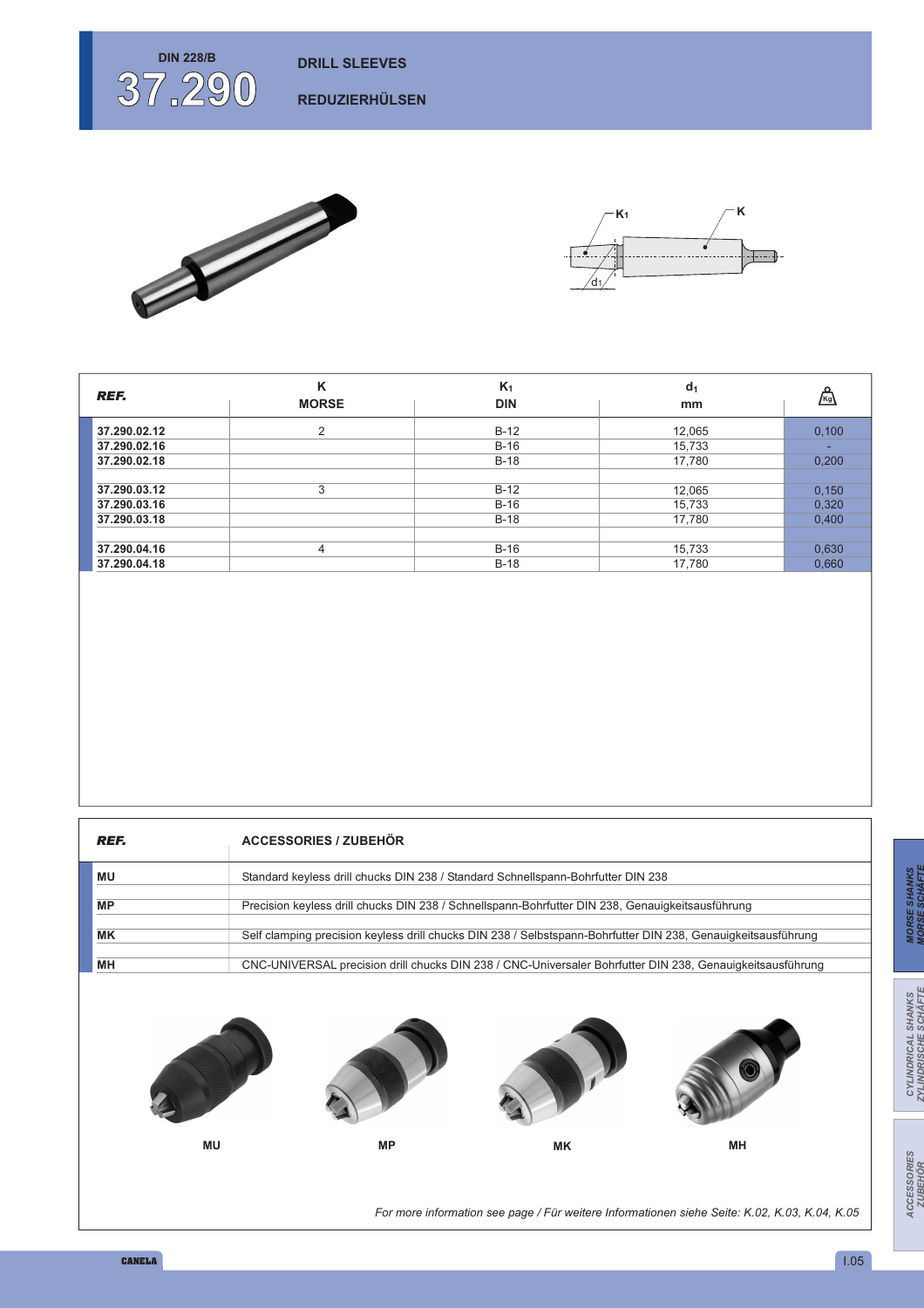

### **DIN 228/B SELF CLAMPING SHORT PRECISION DRILL CHUCKS** for right turn only **KURZE SELBSTPANN-BOHRFUTTER, GENAUIGKEIT-AUSFÜHRUNG** nur für Rechtsumdrehung





| REF.         | κ<br><b>MORSE</b> | d <sub>1</sub><br>mm | D<br>mm | А<br>mm | $A_1$ max<br>mm | ⚠     |
|--------------|-------------------|----------------------|---------|---------|-----------------|-------|
| 37.295.02.08 | $\overline{2}$    | $0 - 8$              | 35      | 56      | 65              | -     |
| 37.295.02.13 |                   | $0 - 13$             | 51      | 81      | 95              | 1,060 |
|              |                   |                      |         |         |                 |       |
| 37.295.03.13 | $\mathbf{R}$      | $0 - 13$             | 51      | 81      | 95              | -     |
| 37.295.03.16 |                   | $3 - 16$             | 56      | 85      | 98              | -     |
|              |                   |                      |         |         |                 |       |
| 37.295.04.13 | $\overline{4}$    | $0 - 13$             | 51      | 81      | 95              | 1,880 |
| 37.295.04.16 |                   | $3 - 16$             | 56      | 85      | 98              | -     |

**\* SUPPLIED WITH WRENCH / \* GELIEFERT MIT SCHLÜSSEL**

| REF.         |       |
|--------------|-------|
| 37.295.02.08 | 50008 |
| 37.295.02.13 | 50013 |
|              |       |
| 37.295.03.13 | 50013 |
| 37.295.03.16 | 50016 |
|              |       |
| 37.295.04.13 | 50013 |
| 37.295.04.16 | 50016 |

*11 13 DIN 69871-A*

*10 DIN 2080*